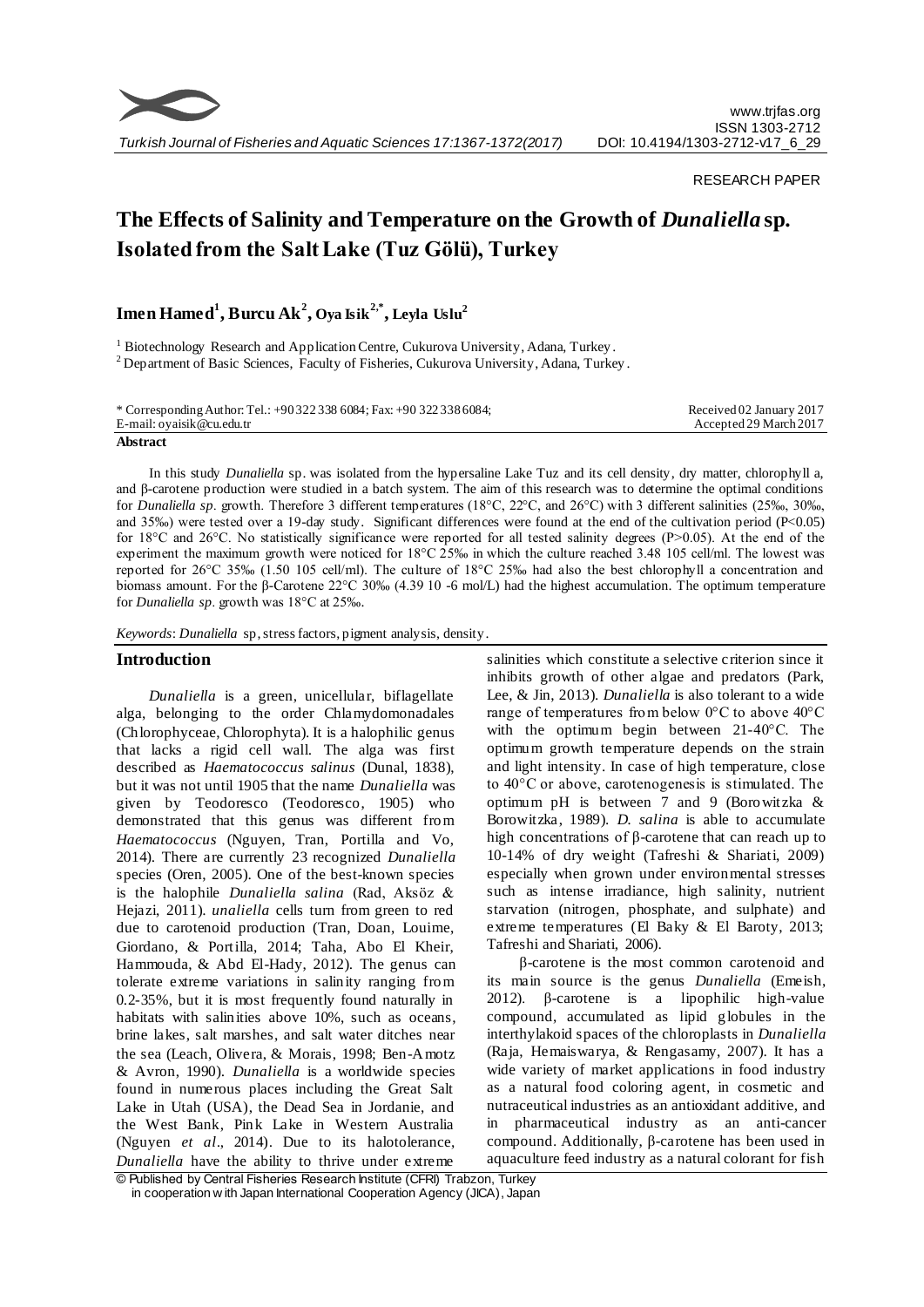tissues and as pro-vitamin A for animal feed (Hejazi & Wijffels, 2003; Ben-Amotz & Avron, 1990; Garcia-Gonzales,Moreno, Manzano, Florencio, & Guerrero, 2005; García -Chavarría and Lara-Flores, 2013).

## **Material and Methods**

# **Isolation, Identification, and Cultivation of**  *Dunaliella* **sp.**

*Dunaliella* sp*.* was isolated from the salt lake (T*uz Gölü*) (38°44′N 33°23′E), in Central Anatolia, Turkey. Samples were collected during summe r (between July and August) and transferred to laboratory within 24h. The identification of the isolates (Figure 1) was established under microscope based on the morphological characters following Borowitzka and Siva (2007). The isolation of the required specie was done by agar plating methods. 1.5 % agar was added to 1 L of Conway Medium and this agar solution was sterilized in an autoclave for 15 min under 150 lbs pressure and 120°C temperature. Then this medium was poured in sterilized Petri dishes*. The inoculum was introduced using a* wire loop which was first sterilized in a flame, then the loop was loaded with a s mall amount of sample, and parallel streaks of the *Dunaliella* sp. suspension were made. The plates were covered and sealed with parafilm, and incubate under low light (40µmol/photon/s) at a constant temperature ( $18^{\circ}$ C $\pm$ 1). The agar plates were

incubated until colonies of cells appeared after 2 weeks approximately. Meanwhile the plates were regularly observed under microscope to make sure that a unialgal species (*Dunaliella* sp.) was isolated. Cells were picked up with a loop and then rinsed in a liquid culture medium in 50 ml Erlenmeyer flasks. After isolation, stock cultures were establish in a Conway Medium under controlled laboratory conditions, at room temperature  $(18^{\circ}C \pm 1)$ , continuously illuminated by fluorescent lamps providing 40  $\mu$ mol photons/m<sup>2</sup>/s, and manually shaken three time per day. The stocks were maintained by monthly subculturing them (Figure 2).

The composition of Conway Medium was as following (Walne, 1974) (1 ml Conway Medium/liter of seawater): Stock enrichment solutions: NaNO<sub>3</sub> (100 g); NaH<sub>2</sub>PO<sub>4</sub> (20 g); Na<sub>2</sub>EDTA (45 g); H<sub>3</sub>BO<sub>3</sub> (33.60 g); FeCI<sub>3</sub>.6H<sub>2</sub>O (1.30 g); MnC<sub>2</sub>.4H<sub>2</sub>O (0.36 g); Trace metal 1 ml\*; Vitamin Mix 100 ml\*\*, Distilled water 1 liter. *\**Trace metal solution:  $ZnCl<sub>2</sub>$  (2.10 g);  $CoC<sub>2</sub>.6H<sub>2</sub>O$  (2.00 g); (NH<sub>4</sub>)<sub>6</sub> MO<sub>7</sub>O<sub>24</sub>. 4H<sub>2</sub>O (0. 90 g); CuSO4.5H2O (2.00 g); Distilled water 100 ml. \*\*Vitamin stock solution:  $B_{12}$  (10 mg);  $B_1$  (thiamin) (20 mg); Distilled water (200 ml).

# **Experimental Culture Conditions**

*Dunaliella* sp. was cultivated in a temperature controlled culture chambers at three different temperatures (18°C, 22°C, and 26°C), at three NaCl concentrations (25 ‰, 30 ‰, and 35 ‰), and at one



**Figure 1.** *Dunaliella* sp. after its isolation from Lake Tuz (40x objective lens).



**Figure 2.** *Dunaliella* sp. few months after its cultivation in Lab conditions (40x objective lens).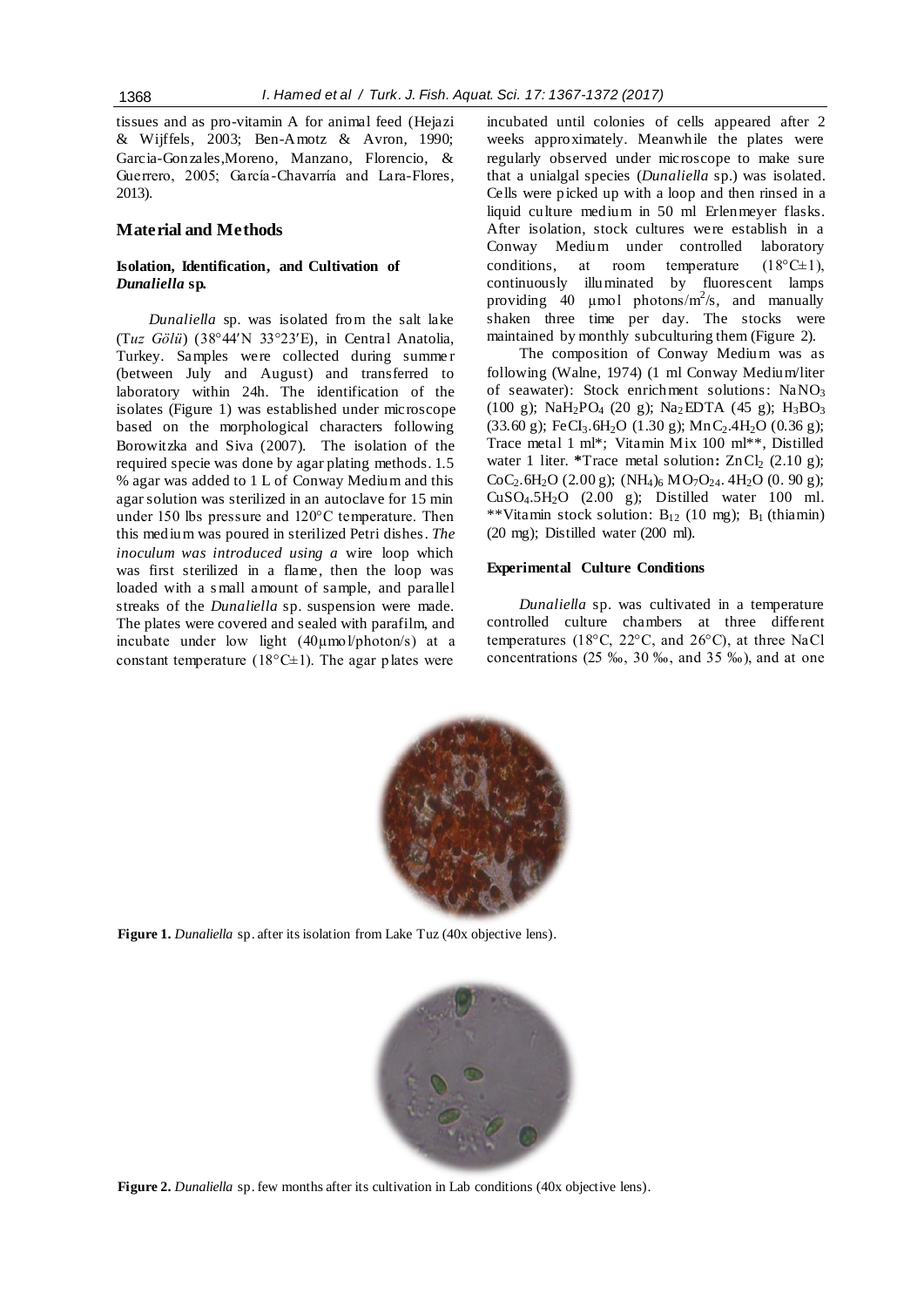light intensity (40  $\mu$ mol photons/m<sup>2</sup>/s). Three replicate cultures for each temperature per each NaCl concentration were done (18°C 25‰, 18°C 30‰, and 18°C35‰; 22°C 25 ‰, 22°C 30‰, and 22°C35‰ ; 26°C 25‰, 26°C 30‰, and 26°C35‰). Thus, 27 algal cultures were studied in batch systems and unshaken flasks (Figure 3). The isolates were grown in 500 ml Erlenmeyer flasks containing 250 ml of Conway Medium and inoculated with 50 ml samples from the stock cultures. At the beginning of the experiment pH was checked as 8.5.

This research was carried out over a 19-day period. These experimental conditions were selected to determine the cell density, the biomass dry weight, and the pigments amount (chlorophyll *a* and βcarotene) over time. The measurements were performed every two days and the means  $\pm$  SD of the triplicates were presented. The cultures were harvested at the beginning of the stationary growth phase by centrifugation.

#### **Cell Density**

Cell density was checked by spectrophotometer UV-Vis SP-3000 nano and cell counting was made using a light microscope and a Sedgewick Rafter Cell S50 (Microliter). Samples were shacked to homogenize, then, 15 ml of each culture were transferred to 50 ml plastic centrifuge tubes. After reading the absorbance at 680nm, one drop of formalin solution was added to the remaining samples to fix the cells. Number of cells was calculated as follows:

Algal cells per ml  $=$   $\frac{Number\ of\ adjacent\ cells\ counted}{Number\ of\ squares\ observed}$  x1000

### **Biomass Analysis**

Dry weight was determined by filtering 10 ml of algal culture through glass microfiber filters (Whatman GF/C<sup>TM</sup>, 1.2  $\mu$ m, UK). Algal biomass was dried at 105°C for two hours and weighed. The biomass was checked in the first day and the last day of experiment.

#### **Chlorophyll** *a* **Analysis**

Five ml from each culture were filtered using (Whatman  $GF/C^{TM}$ , 1.2  $\mu$ m, UK). The filters were put in glass tubes and 10 ml of 90% acetone/water mixture was added for chlorophyll extraction. The tubes were put in the refrigerator for 24 h and analyzed the next day. The tubes were centrifuged (Hettich EBA-20) at 3500 rpm for 3 minutes at room temperature. The extracts were collected with Pasteur pipettes and chlorophyll *a* was determined spectrophotometrically using 4 wavelengths 630, 645, 665, and 750 nm. Chlorophyll *a* was calculated using the equation of Strickland and Parsons (1965).

#### **β-Carotene Analysis**

For the extraction of β-carotene, 2 ml of algal culture was taken at the end of the experiment from each flask. The cells were pelleted by centrifugation (Hettich EBA-20) at 4000 rpm for 10 min at room temperature. The supernatants were discarded and the pellets were resuspended in 5 ml of 80% acetone/water. β-carotene extraction from cellular debris was done by centrifuging at 4000 rpm for 10 min. A cuvette containing acetone was used as a blank to calibrate the spectrophotometer to the zero point. The concentration of β-carotene in the supernatant was determined spectrophotometrically at 455 nm and calculated according to Lambert-Beer equation (Javeria *et al*., 2013):

$$
A = \varepsilon.c.d
$$

 $A = Absorbance$ 

- $\epsilon$  = Molar extinction coefficient (l/mol.cm)
- $c = concentration (mol/L)$
- $d = distance(1 cm)$



**Figure 3.** *Dunaliella* sp. cultured at different temperatures and salinities for 19 days.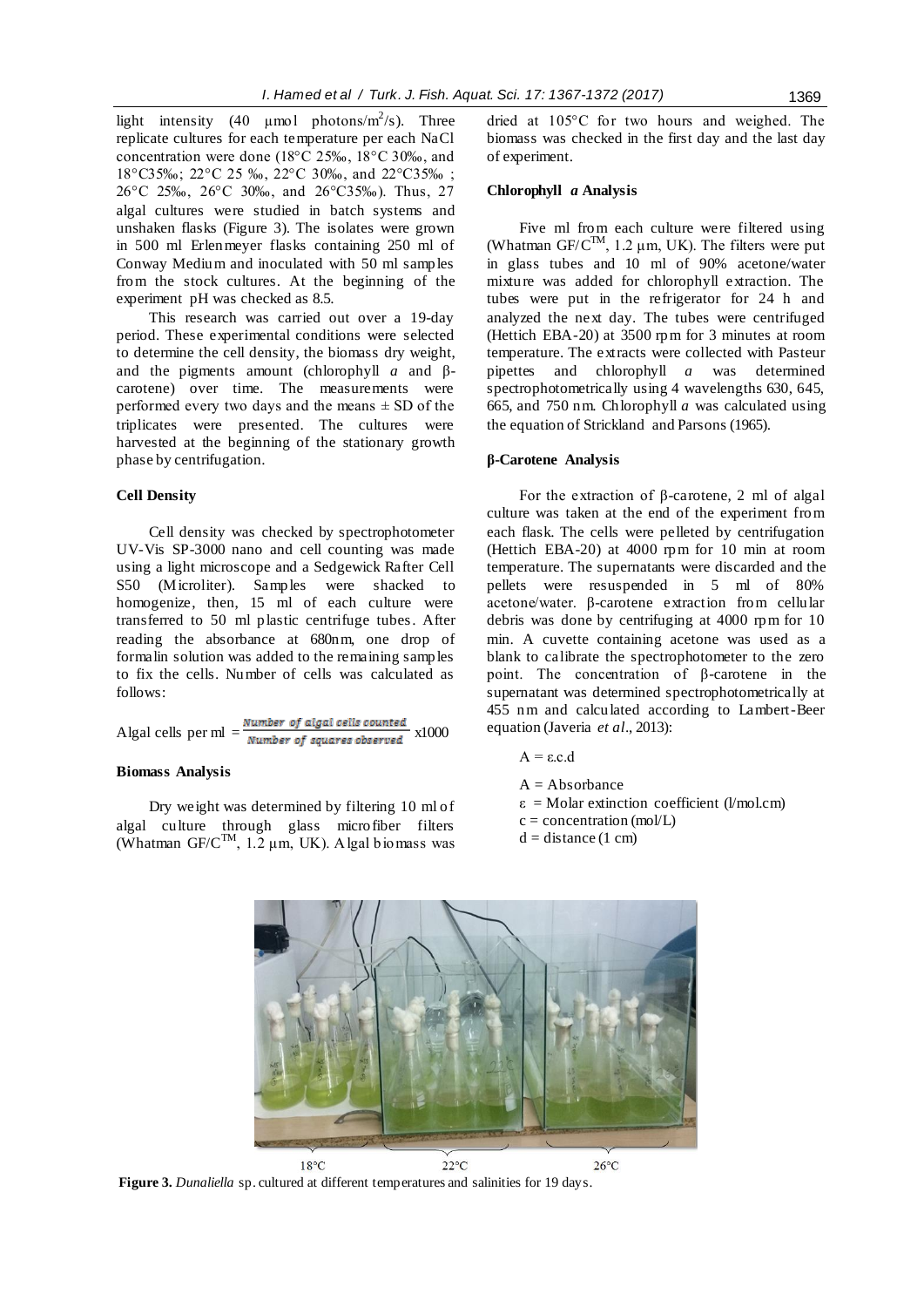The concentration of β-carotene was calculated as:

 $c = A/\epsilon.d$ 

ε for β-carotene = 134000 l/mol.cm

### **Statistical Analysis**

Data were analyzed by Statistical analysis using IBM SPSS-24 and drawing graphs were performed by Microsoft excel (© 2007 Microsoft corporation, USA) programs. A one-way analysis of variance (ANOVA) was used to determine differences between groups. For multiple comparisons a Duncan test was used when significant differences were found. Each result shown was the mean of three replicated studies. Differences were considered to be significant at a probability of 5% ( $P \le 0.05$ ).

### **Results and Discussion**

*Dunaliella* sp. cultures cultivated at the same temperature with different salinities have no statistically significant differences (P>0.05). Therefore the salinities 25‰, 30‰, and 35‰ were not effective and no differences were shown on the growth rate. However highly significant results (P<0.05) were found between *Dunaliella* sp. cultivated under 18°C and 26°C. No significance were found between  $18^{\circ}$ C,  $22^{\circ}$ C and  $22^{\circ}$ C,  $26^{\circ}$ C (P>0.05) at the end of the cultivation period. Growth of *Dunaliella* sp. lake isolate at different temperatures and salinities is shown in Figure 4. *Dunaliella* sp. cultivated under18°C 25‰ exhibited the highest cell density (3.48  $10^5$  cell/ml) than the other groups. The lowest concentration was reported for the 26°C 35‰  $(1.50 \ 10^5 \ \text{cell/ml})$ . There was a significant decrease (P<0.05) of the cell number with the increasing of the temperature. The increasing of the salinity for the 22°C and 26°C cultures seemed to improve slightly the density since it was better with 35‰ than 25‰ and 30‰. In the contrary for the 18°C the cell number was the most significant with 25‰ than 30‰ and 35‰. However, the differences were not significant (P>0.05) regarding the salinity.

The amounts of chlorophyll *a* increased during the 19-day period of study (Figure 5). At the end of the experiment the most significant chlorophyll concentrations were noticed for 18°C 25‰ followed by 22°C 35‰. Increasing temperatures caused a reduction in chlorophyll *a* content. The increasing of the salinity for the 22°C and 26°C cultures seemed to improve slightly the chlorophyll *a* content as the best concentrations were found for the 35‰ comparing to the 25‰ and the 30‰. However, the differences were not significant (P>0.05).

The biomass was checked on the first day and last day of the experiment (Figure 6). As expected the maximum biomass was reached by 18°C 25‰  $(0.0252 \pm 0.00098 \text{ g})$  and the lowest was reported for 26°C 35‰ (0.0198 g±0.0018735). The β-carotene amounts were analyzed in the last day of the research. *Dunaliella* sp. cultivated at 22°C 30‰ yield the highest concentration (4.39  $10^{-6}$  mol/L) followed by the  $18^{\circ}$ C cultures. The lowest β-carotene amounts were reported for the 26°C cultures with the smallest being for  $25\%$  (1.20  $10^{-6}$  mol/L). Various studies investigated the effects of temperature, salinity and other parameters (nitrogen limitation, light intensity, and pH) on the growth of *Dunaliella* sp. Garcia, Freile-Pelegrin, & Robledo (2007) studied the effects of 6 different salinities (10%, 15%, 20%, 25%, 30% and 35%) and 6 different temperatures (18, 22, 26, 30, 34 and 38°C) on the growth of *Dunaliella* sp. isolated from Yucatan, Mexico. The species were identified as *D. salina* and *D. viridis* based on their morphological characteristics. The research was carried on over a 17 day period. Optimal growth temperature for *D. salina* was 22°C and 26°C for *D. viridis*. For both species a decreased in cell density was reported at 38°C. Maximum growth for *D. salina* was obtained at 10% NaCl and decreased as salinity increased. The highest concentration of *D. viridis* was at 15% NaCl with no significant differences between 20% and 25% NaCl concentrations. Ak, Cirik, and Göksan (2008) investigated the effects of light intensities (50 and 75  $\mu$ mol photon/m<sup>2</sup>/sec), salinities (1, 2, and 3M), and temperatures (25 and 28°C) on the growth of *D. viridis* over a 30-day period. The alga was isolated from *Çamaltı* Solar Saltern in Izmir, Turkey. The optimum conditions for *D. viridis* growth were obtained at 25°C, 50 µmol photon/m<sup>2</sup> /sec, and 2M NaCl. Another study was carried out by Rad *et al*. (2011) in which they tested 3 salinity concentrations (1, 2, and 3M) on the growth of *Dunaliella* sp. isolated from Urmia Lake in Iran. The isolates were cultured under  $25 \pm 2$ °C and 100 µmol photons.m<sup>-2</sup>.s<sup>-1</sup> for 30 days. During their research they counted the cells and measured the carotenoid amount by microscopic counting and spectrophotometry. At the end of the experiment, the optimal salinities were 2 and 3M NaCl for the cell content  $(1.68 \times 10^6 \text{ cell.m}^{-1})$ and the  $\beta$ -carotene concentration (8.94 pg.cell<sup>-1</sup>) means respectively. The effects of pH, light intensity, salt and nitrogen concentrations were tested on the growth of *Dunaliella* sp. isolated from Lake Tuz. The isolate was cultivated under 20±2°C during 39 days in batch culture experiments in unshaken flasks. Cell density and β-carotene content increased with light intensity and nitrogen limitation from  $3.3 \times 10^6$  to  $4.2$  $10^6$  cell/ml at pH 7 and 20% NaCl concentration (Çelekli & Dönmez, 2006).

### **Conclusion**

The present study shows that cell densities and pigment yields of *Dunaliella* sp*.* Lake Tuz isolate are strongly dependant on the temperature. Temperature clearly affected the cultures of *Dunaliella* sp. Increasing temperatures caused a reduction in cell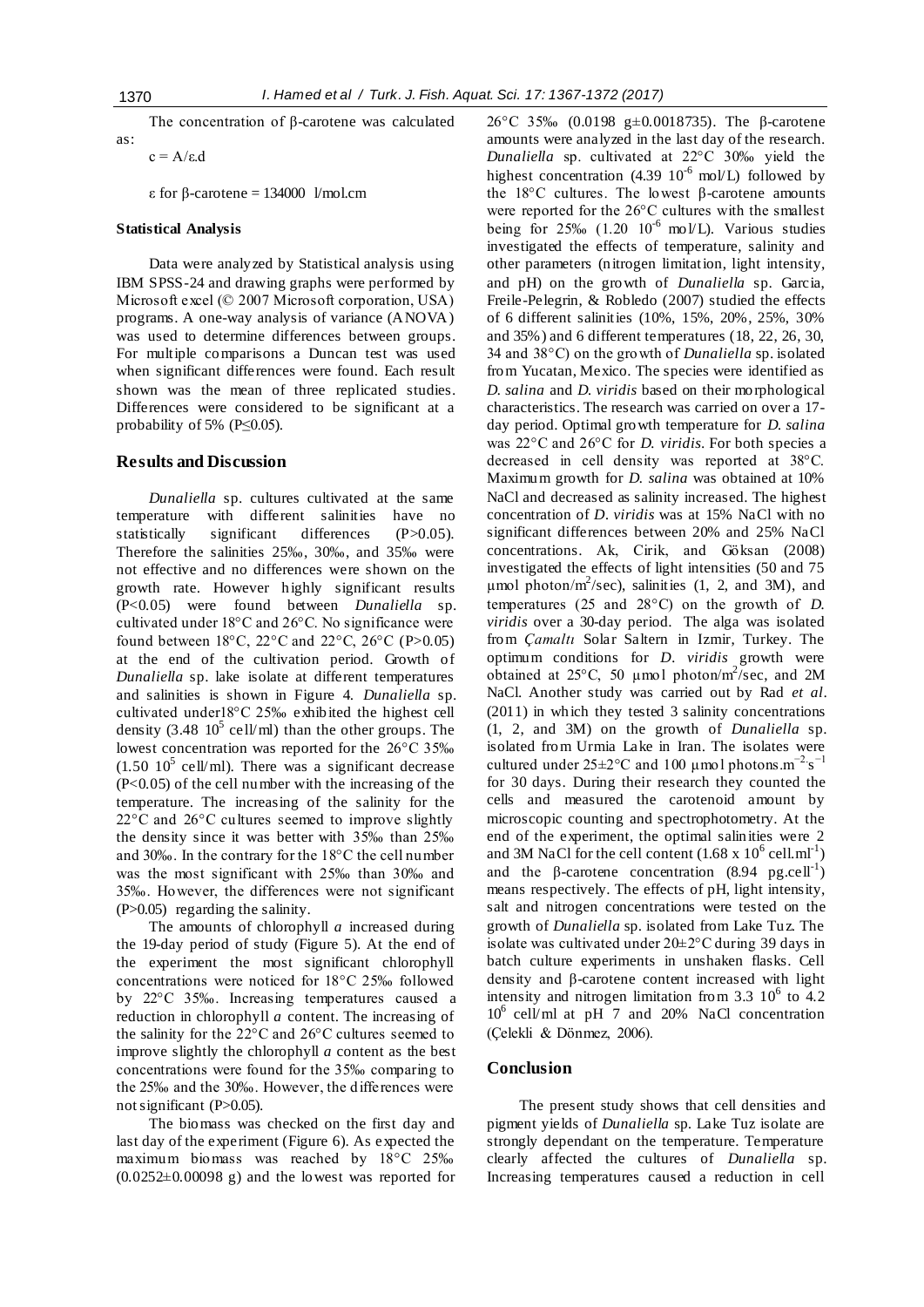

**Figure 4.** Cell density of *Dunaliella* sp. at different temperatures (18°C, 22°C and 26°C) and at different salinities (25‰, 30‰ and 35‰).



**Figure 5.** Effect of temperatures (18, 22, 26°C) and salinity (25‰, 30‰, and 35‰) on chlorophyll *a* amounts of *Dunaliella* sp.



**Figure 6:** Biomass in the first day and last day of experiment

density and chlorophyll *a* contents. Variations of the salinity were no significant statistically. The evaluation of physiological attributes of this specie will be used to carry out cultivation in the lab. Therefore for the cultivation this isolate a temperature of 18°C and a salinity of 25‰ will be used.

# **References**

Ak, I., Cirik, S., & Goksan, T. (2008). Effects of light intensity, salinity and temperature on growth in

Camalti strain of *Dunaliella viridis* Teodoresco from Turkey. *Journal Biological Sciences*, 8(8), 1356-1359. http://dx.doi.or[g/10.3923/jbs.2008.1356.1359](http://dx.doi.org/10.3923/jbs.2008.1356.1359)

- Ben-Amotz, A., & Avron, M. (1990). The biotechnology of cultivating the halotolerant alga *Dunaliella. Trends in Biotechnology*, [8,](http://www.sciencedirect.com/science/journal/01677799/8/supp/C) 121-126. http://dx.doi.org/10.1016/0167-7799(90)90152-N
- Borowitzka, L.J., & Borowitzka, M.A. (1989). β*-*carotene (provitamin A) production with algae. In E.J. Vandamme (Ed.), *Biotechnology of Vitamins, Pigments and Growth Factors* (pp. 15-27). Essex,